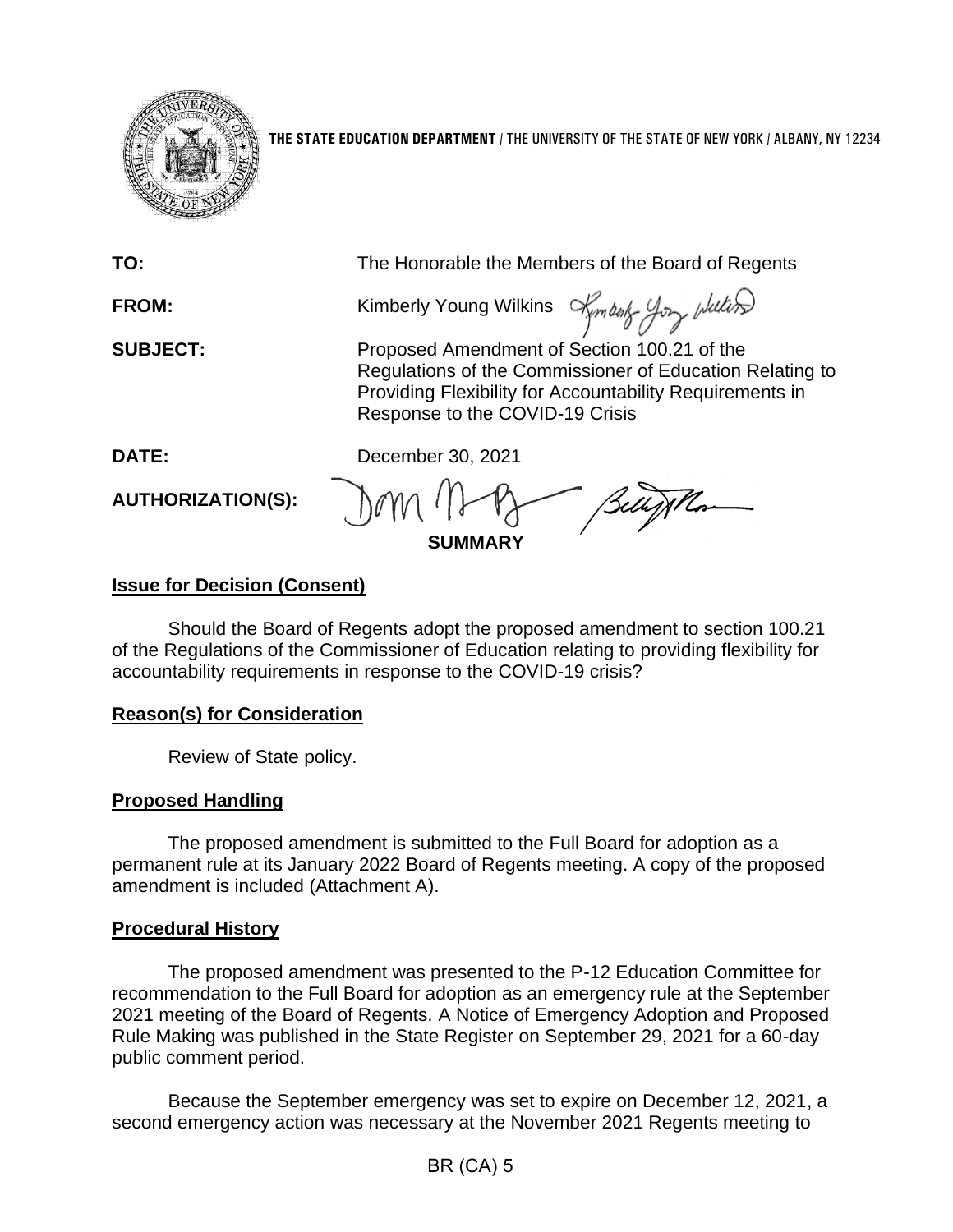ensure the emergency rule remained continuously in effect until it could be permanently adopted.

Following publication in the State Register, the Department received one comment on the proposed amendment. An Assessment of Public Comment is included as Attachment B. No changes to the proposed amendment are recommended at this time. A Notice of Adoption will be published in the State Register on January 26, 2022. Supporting materials are available upon request to the Secretary of the Board of Regents.

#### **Background Information**

In April 2020, the United States Department of Education (USDE) approved the Department's application for a one-year waiver from provisions of the Elementary and Secondary Education Act (ESEA), as recently amended by the Every Student Succeeds Act (ESSA), pertaining to State assessments and school district accountability determinations due to the unique circumstances that have arisen because of the COVID-19 crisis.

In response, the Board of Regents permanently adopted amendments to section 100.21 of the Commissioner's regulations at its February 2021 meeting providing that: the Commissioner shall not conduct a review of school and district performance using 2019-2020 school year results; the accountability status of public schools and districts for the 2020-2021 school year shall be the same as for the 2019-2020 school year; and the 2018-2019 school year results shall be used in any instance for which 2019-2020 school year results would have been used as part of the process of making 2021-2022 school year accountability determinations.

Additionally, the amendments provide that the Commissioner may, upon a finding of good cause, modify for the 2019-2020 through 2021-2022 school years any timelines pertaining to notifications, plans, reports, or implementation of activities required by such section.

Because of the on-going impact of the COVID-19 crisis, the Department again applied for a one-year waiver from provisions of ESSA pertaining to school and district accountability determinations due to the ongoing impact of the COVID-19 crisis. The USDE approved the Department's application in June 2021 and granted the Department a waiver of the following requirements of ESSA:

• Accountability and school identification requirements in sections 1111(c)(4) and 1111(d)(2)(C)-(D): the requirements that a State measure progress toward Long-Term Goals and Measures of Interim Progress (MIP); meaningfully differentiate, on an annual basis, all public schools, including adjusting the Academic Achievement indicator based on a participation rate below 95 percent; and identify schools for Comprehensive, Targeted, and additional Targeted Support and Improvement based on data from the 2020-2021 school year;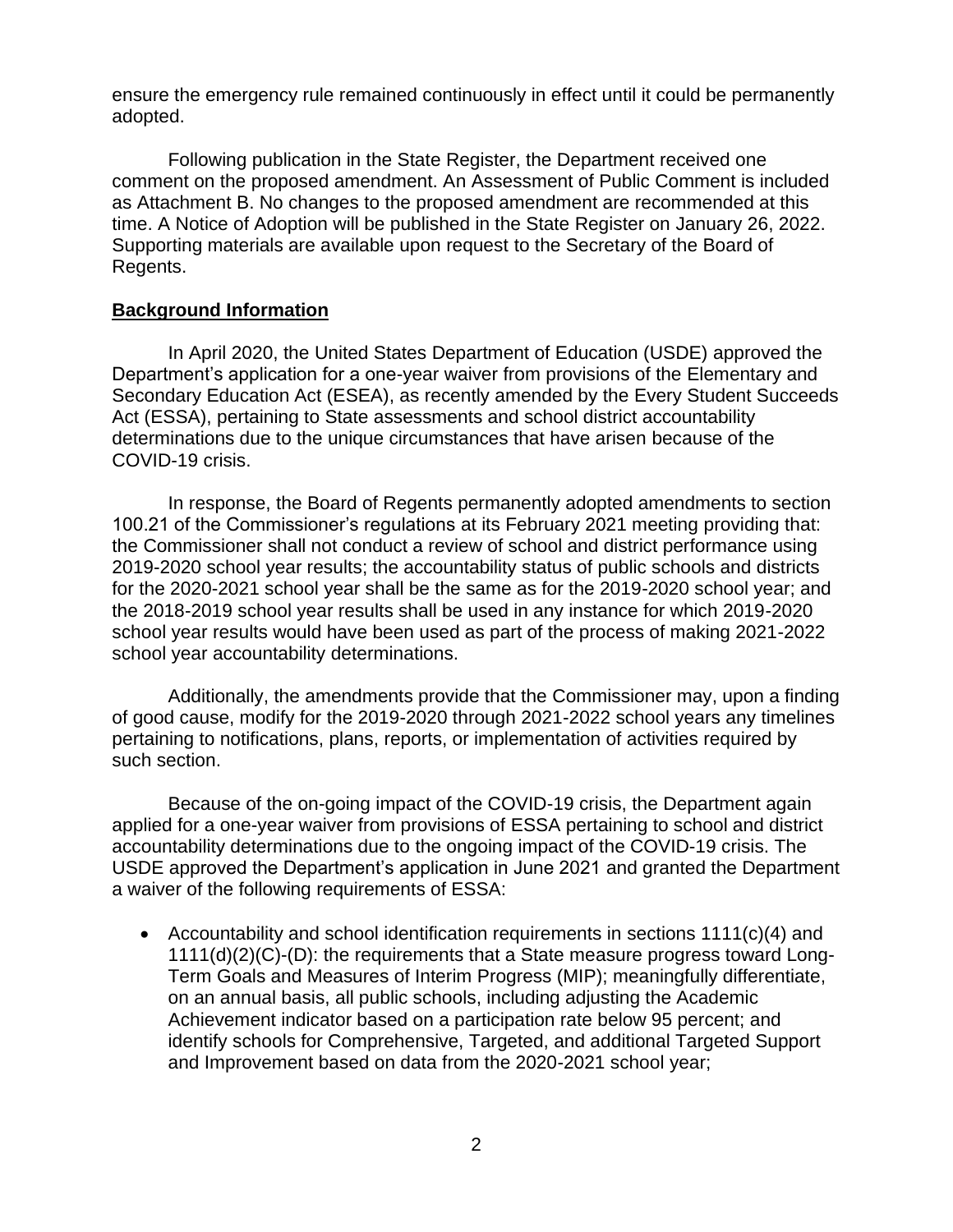- Report card provisions related to accountability in section 1111(h) based on data from the 2020-2021 school year; these include:
	- Section  $1111(h)(1)(C)(i)(l) (IV)$  and  $(Vl)$ : Accountability system description, other than the list of Comprehensive, Targeted, and additional Targeted Support and Improvement Schools;
	- Section 1111(h)(1)(C)(iii)(l): Other Academic indicator results for schools that are not high schools;
	- Section 1111(h)(1)(C)(v): School Quality or Student Success indicator results;
	- Section 1111(h)(1)(C)(vi): Progress toward meeting Long-Terms Goals and MIPs; and
	- Section 1111(h)(2)(C) with respect, at the LEA and school levels, to all waiver requirements in section 1111(h)(1)(C).

### **Proposed Revisions**

Therefore, the Department is proposing to amend sections 100.21(a) and (b)(3)(i) of the Commissioner's regulations to provide that the Commissioner shall not identify schools for Comprehensive, Targeted, and additional Targeted Support and Improvement for the 2021-2022 school year based on data from the 2020-2021 school year. As such, the accountability status of public schools and districts for the 2021-2022 school year shall be the same as for the 2020-2021 school year. Additionally, the proposed amendment to section 100.21(a) of the Commissioner's regulation extends the time period where the Commissioner may, upon a finding of good cause, modify any timelines pertaining to notifications, plans, reports, or implementation of activities required by such section through the 2022-2023 school year.

The Department also proposes to amend section  $100.21(b)(2)(xi)$  of the Commissioner's regulations to: (1) delay until the 2023-2024 school year the Commissioner assigning a Level from 1 to 4 to any accountability group for which a school or district is accountable on the out-of-school suspension indicator based on 2022-2023 school year results and the requirement that districts implement the provisions of section 100.21(i)(4) for any schools that have an accountability group that performs at Level 1 on the out-of-school suspension indicator; and (2) delay until the 2025-2026 school year the incorporation of the out-of-school suspension indicator into the methodology used to determine the accountability status of schools and districts under this section.

Finally, the Department proposes to amend sections 100.21(i)(5)(ii), (i)(5)(iii),  $(i)(5)(iv)$ ,  $(i)(5)(v)$ , and  $(i)(5)(vi)$  of the Commissioner's regulations to: (1) delay until the 2023-2024 school year the requirement that certain districts conduct a participation rate audit and develop an updated participation rate improvement plan for any school that completes a school participation rate self-assessment and improvement plan in the previous school year and that fails to improve its participation rates for the subgroup(s) and subject(s), as determined by the Commissioner, for which the plan was required; (2) delay until the 2024-2025 school year the requirement that certain districts partner with a Board of Cooperative Educational Services (BOCES) or other technical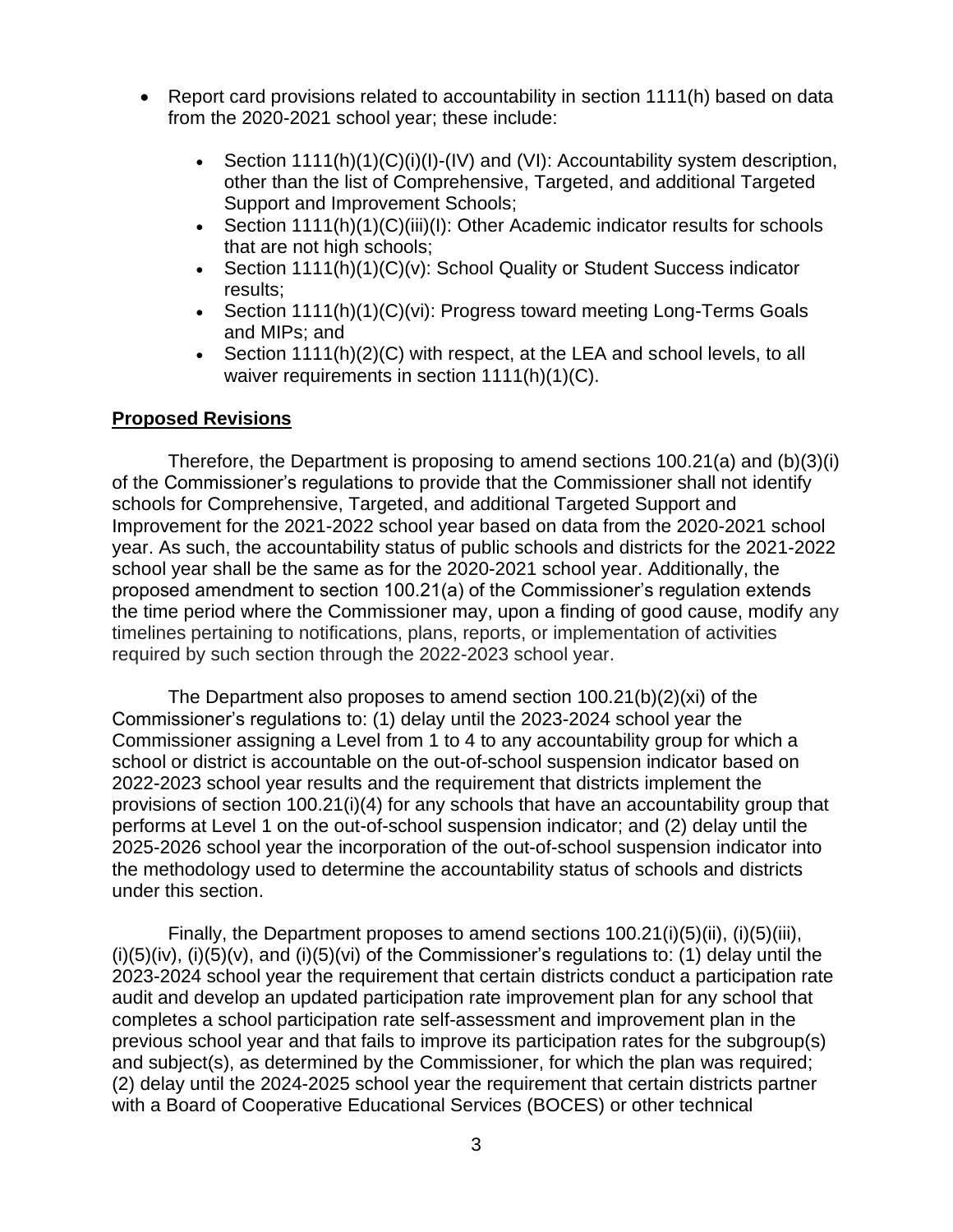assistance center to conduct a participation rate audit and develop an updated participation rate plan for any school for which a district audit and district participation rate improvement plan is completed in the previous school year and that fails to improve its participation rates for the subgroup(s) and subject(s), as determined by the Commissioner; and (3) delay until the 2025-2026 school year the requirements that the Department conduct an audit of the participation rate and require schools to address recommendations contained in the participation rate audit for any school for which an audit and participation rate improvement plan was completed in the previous school year and that fails to improve its participation rates for the subgroup(s) and subject(s), as determined by the Commissioner, for which the plan was required.

Later this school year, the Department will recommend for Board of Regents consideration additional regulatory amendments to address issues pertaining to 2022- 2023 and subsequent school year accountability determinations.

# **Related Regents Items**

February 2021: [Proposed Amendments to Sections 52.3, 52.21, 57-4.5, 70.4, 74.6,](https://www.regents.nysed.gov/common/regents/files/221brca6.pdf)  [75.2, 75.5, 76.2, 79-9.3, 79-10.3, 79-11.3, 79-12.3, 80-](https://www.regents.nysed.gov/common/regents/files/221brca6.pdf) 1.13, 80-1.5, 80-3.15, 80-4.3, [83.5, 87.2, 87.5, 100.2, 100.4, 100.5, 100.6, 100.10, 100.21, 119.1, 119.5, 125.1, 151-](https://www.regents.nysed.gov/common/regents/files/221brca6.pdf) 1.4, 154- [2.3, 175.5, 200.4, 200.5, 200.7, 200.20 and 275.8 and Addition of Section](https://www.regents.nysed.gov/common/regents/files/221brca6.pdf)  [279.15 to the Regulations of the Commissioner of Education Relating to Addressing the](https://www.regents.nysed.gov/common/regents/files/221brca6.pdf)  [COVID-19 Crisis](https://www.regents.nysed.gov/common/regents/files/221brca6.pdf) (https://www.regents.nysed.gov/common/regents/files/221brca6.pdf)

September 2021: [Proposed Amendment of Section 100.21 of the Regulations of the](https://www.regents.nysed.gov/common/regents/files/921p12a3.pdf) 

[Commissioner of Education Relating to](https://www.regents.nysed.gov/common/regents/files/921p12a3.pdf) Providing Flexibility for Accountability [Requirements in Response to the COVID-19 Crisis](https://www.regents.nysed.gov/common/regents/files/921p12a3.pdf)

(https://www.regents.nysed.gov/common/regents/files/921p12a3.pdf)

November 2021: [Proposed Amendment of Section 100.21 of the Regulations of the](https://www.regents.nysed.gov/common/regents/files/1121brca2.pdf)  [Commissioner of Education Relating to Providing Flexibility for Accountability](https://www.regents.nysed.gov/common/regents/files/1121brca2.pdf)  [Requirements in Response to the COVID-19 Crisis](https://www.regents.nysed.gov/common/regents/files/1121brca2.pdf) (https://www.regents.nysed.gov/common/regents/files/1121brca2.pdf)

# **Recommendation**

It is recommended that the Board of Regents take the following action:

VOTED: That section 100.21 of the Regulations of the Commissioner of Education be amended, as submitted, effective January 26, 2022.

# **Timetable for Implementation**

If adopted at the January 2022 meeting, the proposed rule will become effective as a permanent rule on January 26, 2022.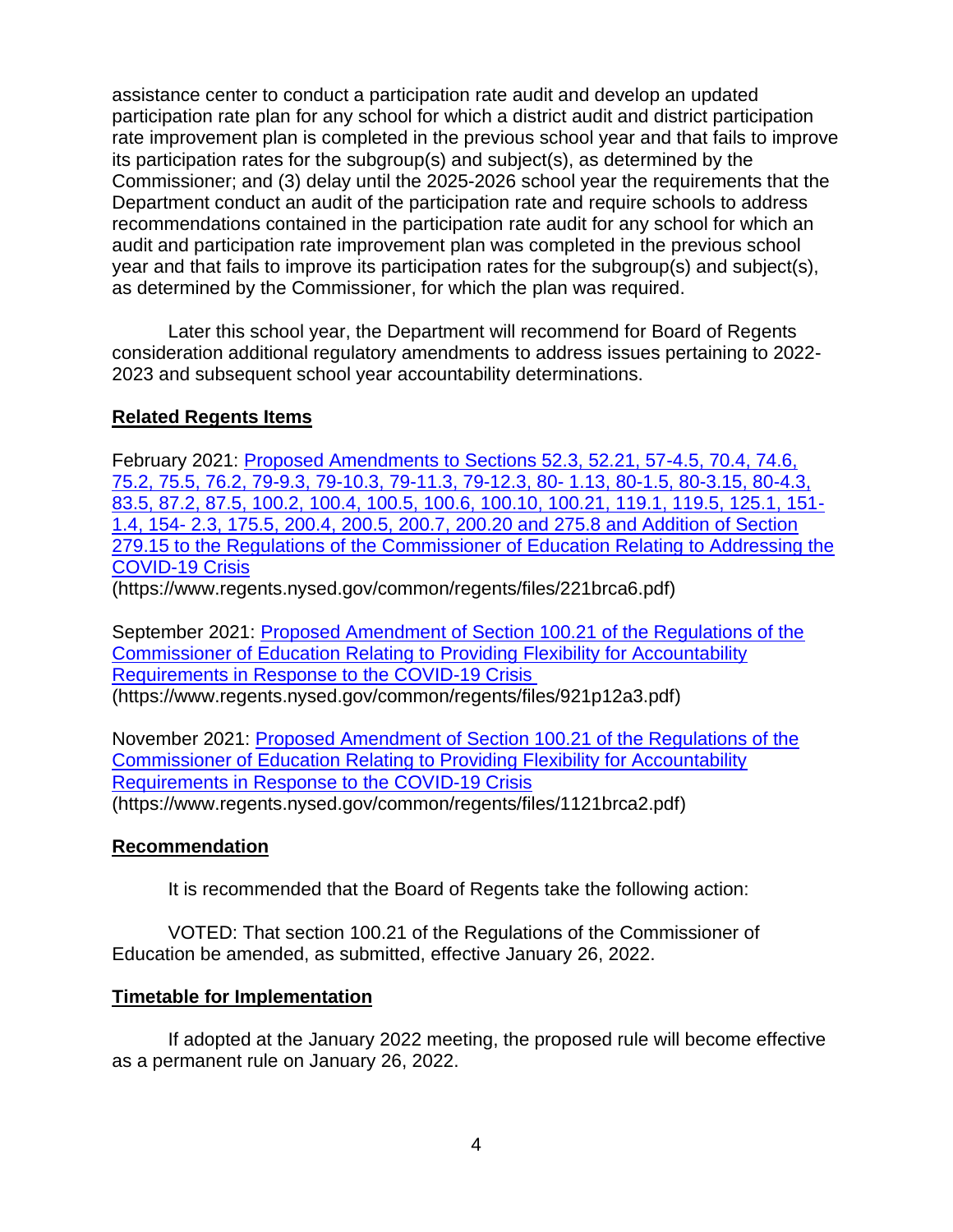#### **Attachment A**

#### AMENDMENT TO THE REGULATIONS OF THE COMMISSIONER OF EDUCATION

Pursuant to sections 101, 112, 207, 210, 215, 305, 309, and 3713 of the Education Law and the Elementary and Secondary Education Act of 1965, as amended by the Every Student Succeeds Act of 2015, 20 U.S.C. sections 6301 et seq. (Public Law 114-95, 129 STAT. 1802).

1. Paragraph of subdivision (a) of section 100.21 of the Regulations of the Commissioner of Education is amended to read as follows:

(3) Notwithstanding any other provisions of this section, the Commissioner shall not conduct a review of school and district performance for the 2021-2022 school year using 2019-2020 or 2020-2021 school year results, the accountability status of public schools and districts for the 2020-2021 school year shall be the same as for the 2019- 2020 school year and the accountability status of public schools and districts for the 2021-2022 school year school be the same as for the 2020-2021 school year.

(4) Notwithstanding any other provision of this section, the Commissioner may, upon a finding of good cause, modify for the 2019-2020 through [2021-2022] 2022-2023 school years any timelines pertaining to notifications, plans, reports, or implementation of activities required by this section.

2. Subparagraphs (i) and (ii) of paragraph (3) of subdivision (b) of section 100.21 of the Regulations of the Commissioner of Education are amended to read as follows:

(i) Comprehensive support and improvement (CSI) schools (elementary and middle schools). The State shall designate elementary/middle schools as CSI schools using the following criteria: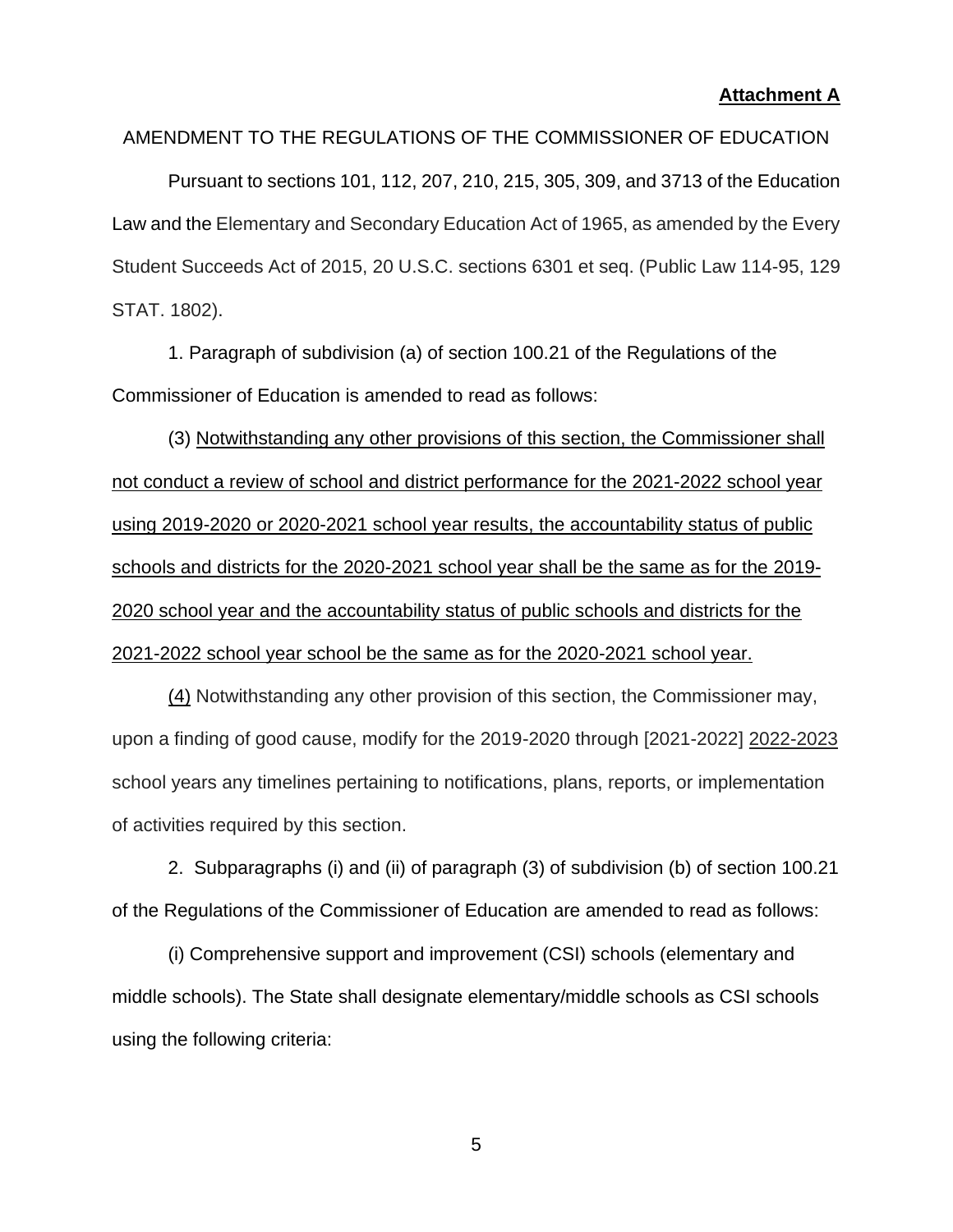(a) beginning with the 2018-2019 school year, using 2017-2018 school year results, and the [2022-2023] 2023-2024 school year using [2021-2022] 2022-2023 school year results, the State shall identify a minimum five percent of the lowest performing schools as CSI schools and shall identify CSI schools based upon the results from the all students group once every three years thereafter, based on the accountability measures described in subdivision (f) of this section. Provided that, if the accountability measures used to identify CSI schools in subdivision (f) of this section result in the identification of fewer than five percent of Title I public elementary/middle schools in the State, the commissioner shall identify the lowest performing five percent of Title I public elementary/middle schools using the rank ordered list for the combined composite performance and growth index; and

 $(b)$  ...

(ii) CSI (high schools). The State shall designate high schools as CSI schools using the following criteria:

(a) beginning with the 2018-2019 school year, using 2017-2018 school year results, and the [2022-2023] 2023-2024 school year using [2021-2022] 2022-2023 school year results, the State will identify a minimum five percent of the lowestperforming schools as CSI schools based upon the results from the all students group once every three years based on the accountability measures described in subdivision (f) of this section. Provided that, if the methodology pursuant to subparagraph (f)(1)(i) of this section for elementary/middle schools and subparagraph (f)(2)(i) of this section for high schools results in the identification of fewer than five percent of Title I public high schools in the State, the commissioner shall identify the lowest performing five percent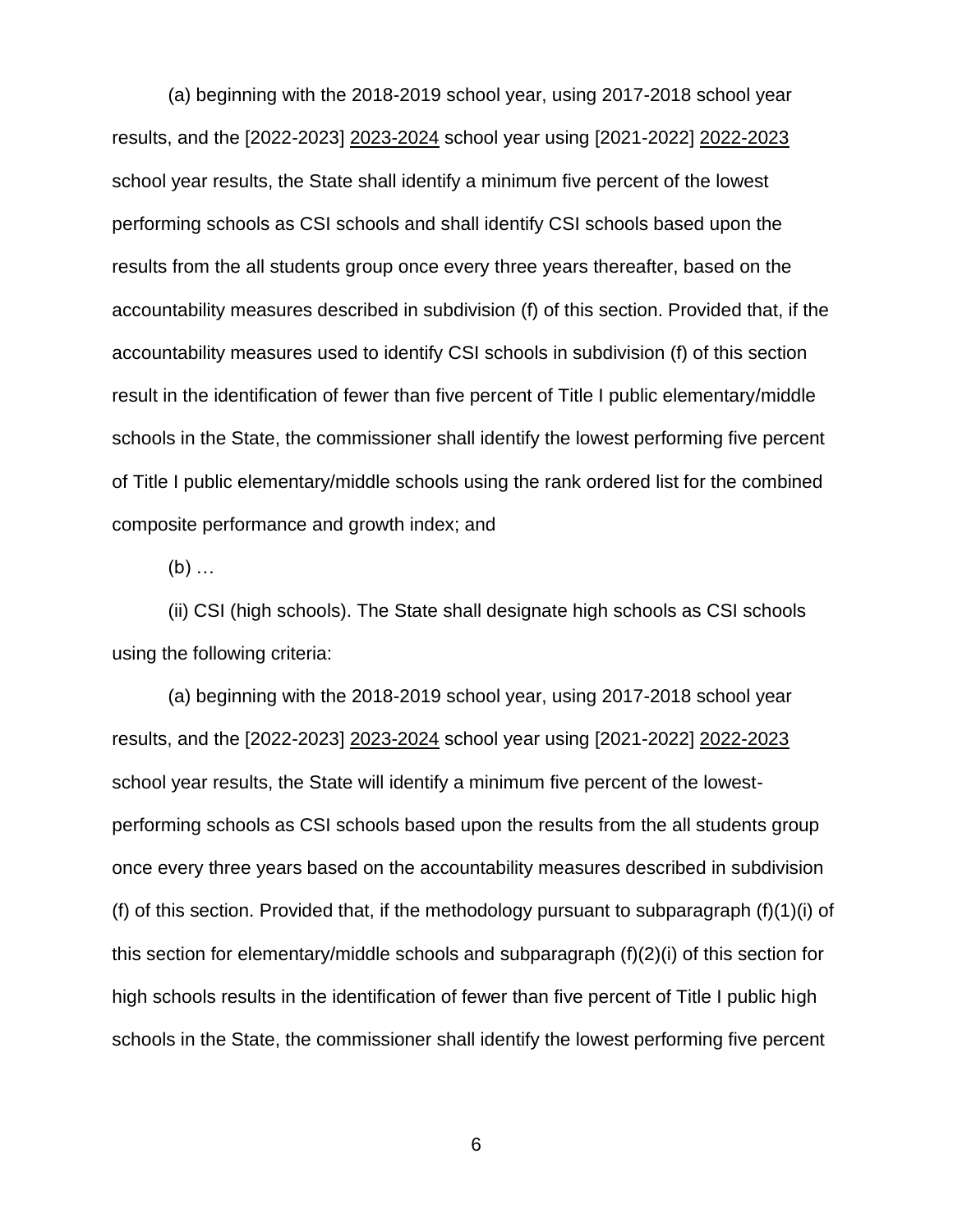of Title I public high schools using the rank ordered list for the combined composite performance and graduation rate index; and

(b)…

 $(c)$ …

3. Subparagraphs (xi) of paragraph (2) of subdivision (b) of section 100.21 of the Regulations of the Commissioner of Education are amended to read as follows:

(xi) The out-of-school suspension rate shall mean the number of students who were suspended from school (not including in-school suspensions) for one full day or longer anytime during the school year divided by the number of students enrolled on BEDS day of that school year commencing with data collected for the [2018-2019] 2022*-*2023 school year. A student is counted only once, regardless of whether the student was suspended one or more times during the school year. For the [2020-2021] 2023-2024 school year results, the Commissioner shall report for each accountability group for which a school or district is accountable a Level from 1-4 based on the out-ofschool suspension rate. For the [2020-2021] 2023-2024 school year results, districts must implement the provisions of 100.21(i)(4) for any schools that have an accountability group that performs at Level 1 on the out-of-school suspension indicator. Beginning with the [2023-2024] 2024-2025 school year results, the out-of-school suspension indicator shall be incorporated into the methodology used to determine the accountability status of schools and districts under this section.

4. Subparagraphs (ii), (iii), (iv), (v), and (vi) of paragraph (5) of subdivision (i) of section 100.21 of the Regulations of the Commissioner of Education are amended to read as follows: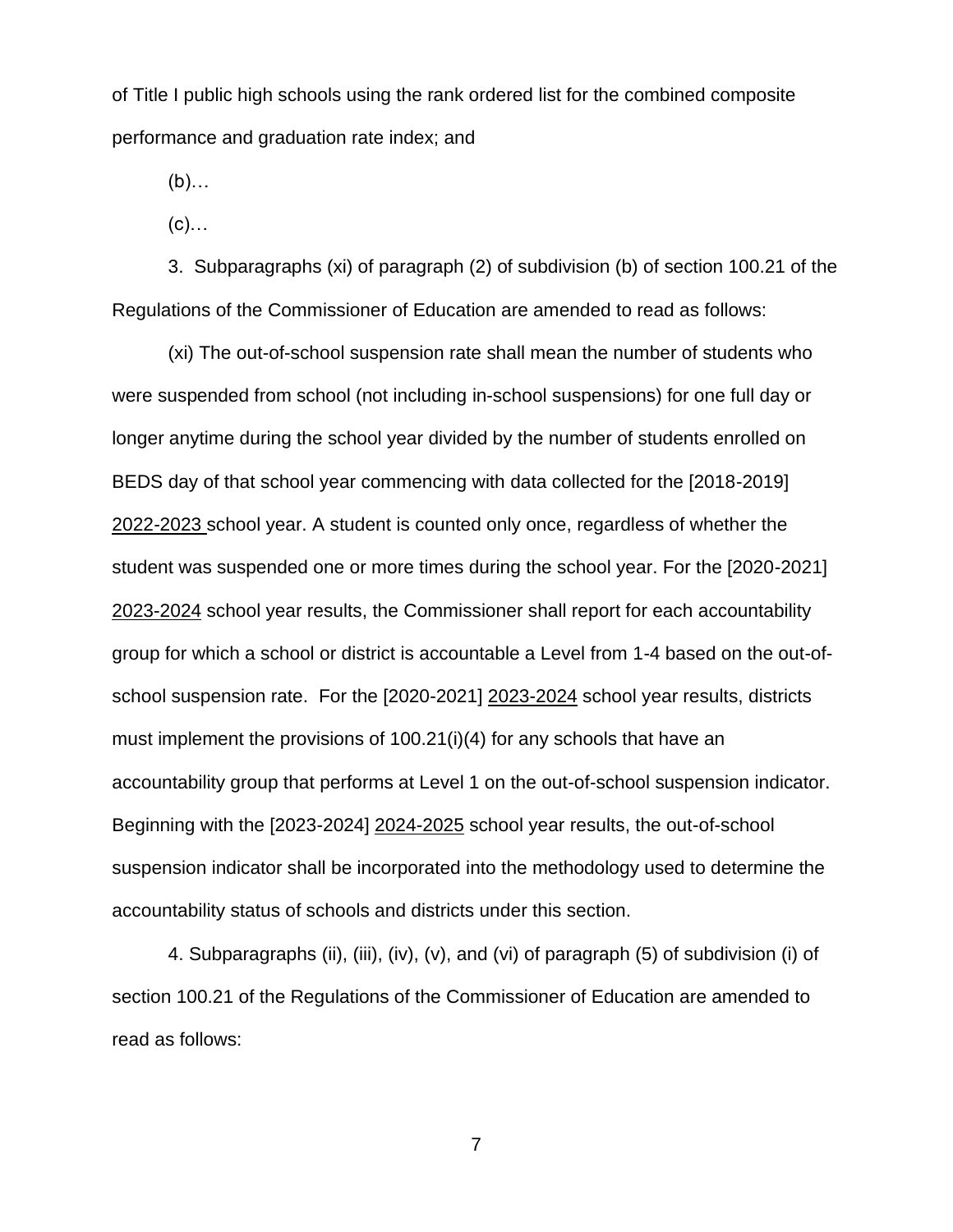(ii) Beginning with [2017-2018] 2021-2022 and [2018-2019] 2022-2023 school year results, any public elementary/middle or high school that has a weighted average achievement level or high school composite performance level of 1 or 2 and that fails to meet the required 95 percent participation rate for the same subgroup(s), in the same subject (*i.e.*, ELA or math) for two consecutive years, and that fails to improve participation rate as compared to the previous year for the same subgroup(s) and subject(s), as determined by the [Commissioner] commissioner, must conduct a participation rate self-assessment and develop a participation rate improvement plan, in such form and according to such timeline as determined by the [Commissioner] commissioner. Such school participation rate self-assessment and improvement plan shall be developed in collaboration with a committee composed of the school principal or his/her designee(s); school staff, including teachers and student support staff selected by the representative collective bargaining organization(s), and parents (not employed by the district or a collective bargaining organization representing teachers or administrators in the district) selected by school-related parent organizations; except that a school district may designate that a school-based management team established pursuant to section 100.11 of this Part or a community engagement team established pursuant to 100.19 of this Part may serve as the committee required by this paragraph. Such school plan must address participation of students from all subgroups for which the school has failed to meet the required 95 percent participation rate and failed to improve the participation rate as compared to the previous year. Such school plan must be adopted by the district Board of Education (in New York City, the chancellor or chancellor's designee), after consultation with the committee, no later than 60 days following notification to the district that such a plan is required. The Board of Education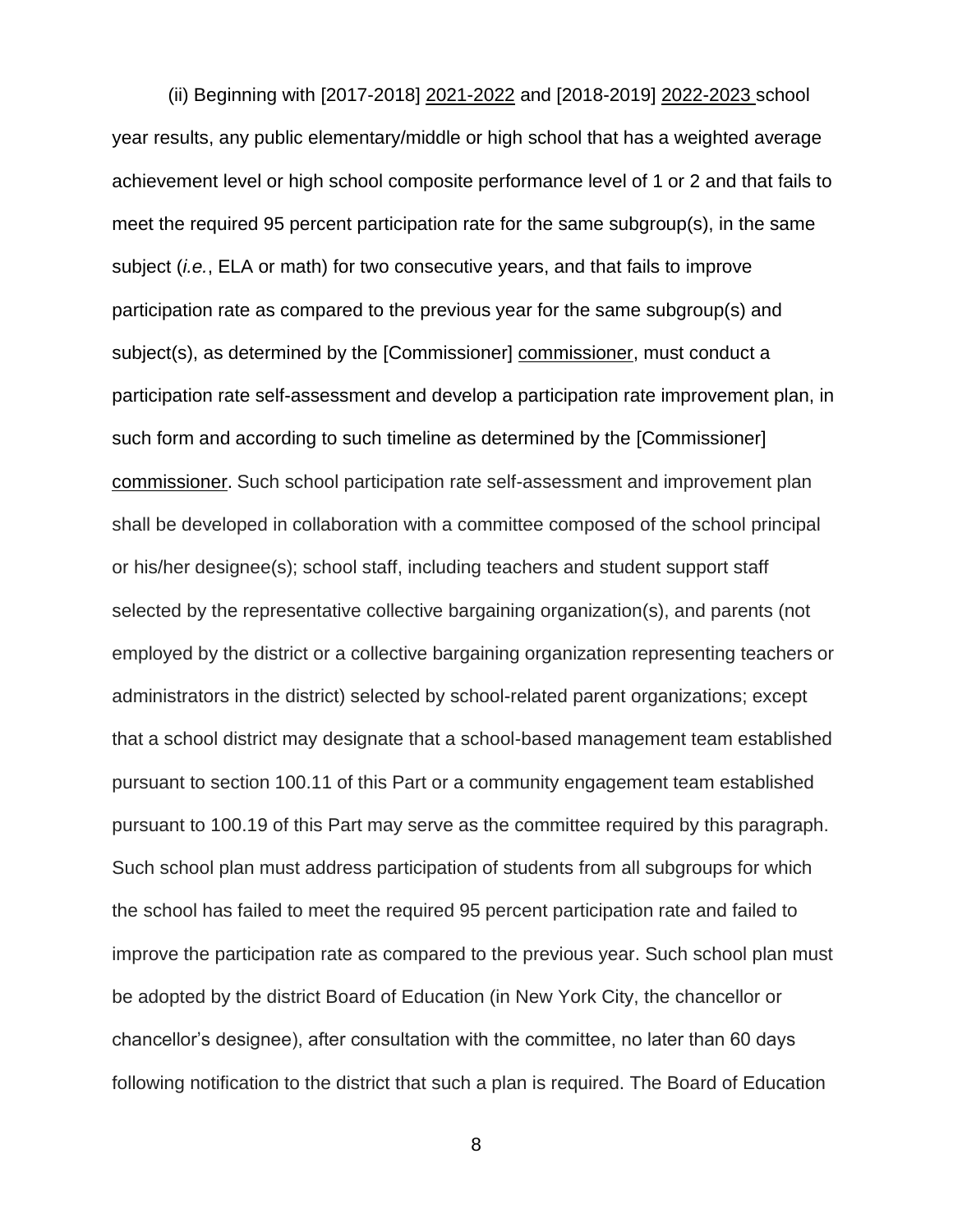(in New York City, the chancellor or chancellor's designee) shall take appropriate action to notify the general public upon adoption of the school plan; such action shall include, but not be limited to, publishing on the district website, if one exists, or direct notification, within 30 days of adoption, in English and translated, when appropriate, into the recipient's native language or mode of communication.

(iii) Beginning with [2018-2019] 2022-2023 and [2020-2021] 2023-2024 school year results, for any school that completed a school participation rate self-assessment and improvement plan in the previous school year and that fails to improve its participation rates for the subgroup(s) and subject(s), as determined by the commissioner, for which the plan was required, the district shall conduct a participation rate audit and develop an updated participation rate improvement plan. Such district participation improvement plan shall be developed in collaboration with a committee composed of the superintendent or his/her designee(s); the school principal or his/her designee(s); school staff, including teachers and student support staff selected by the representative collective bargaining organization(s); and parents (not employed by the district or a collective bargaining organization representing teachers or administrators in the district) selected by district-related and/or school-related parent organizations. Such district plan must be adopted by the district board of education, no later than 60 days following notification to the district that such a plan is required. The board of education (in New York City, the chancellor or chancellor's designee) shall take appropriate action to notify the general public upon adoption of the school plan; such action shall include, but not be limited to, publishing on the district website, if one exists, or direct notification to the parents, within 30 days of adoption, in English and translated, when appropriate, into the recipient's native language or mode of communication.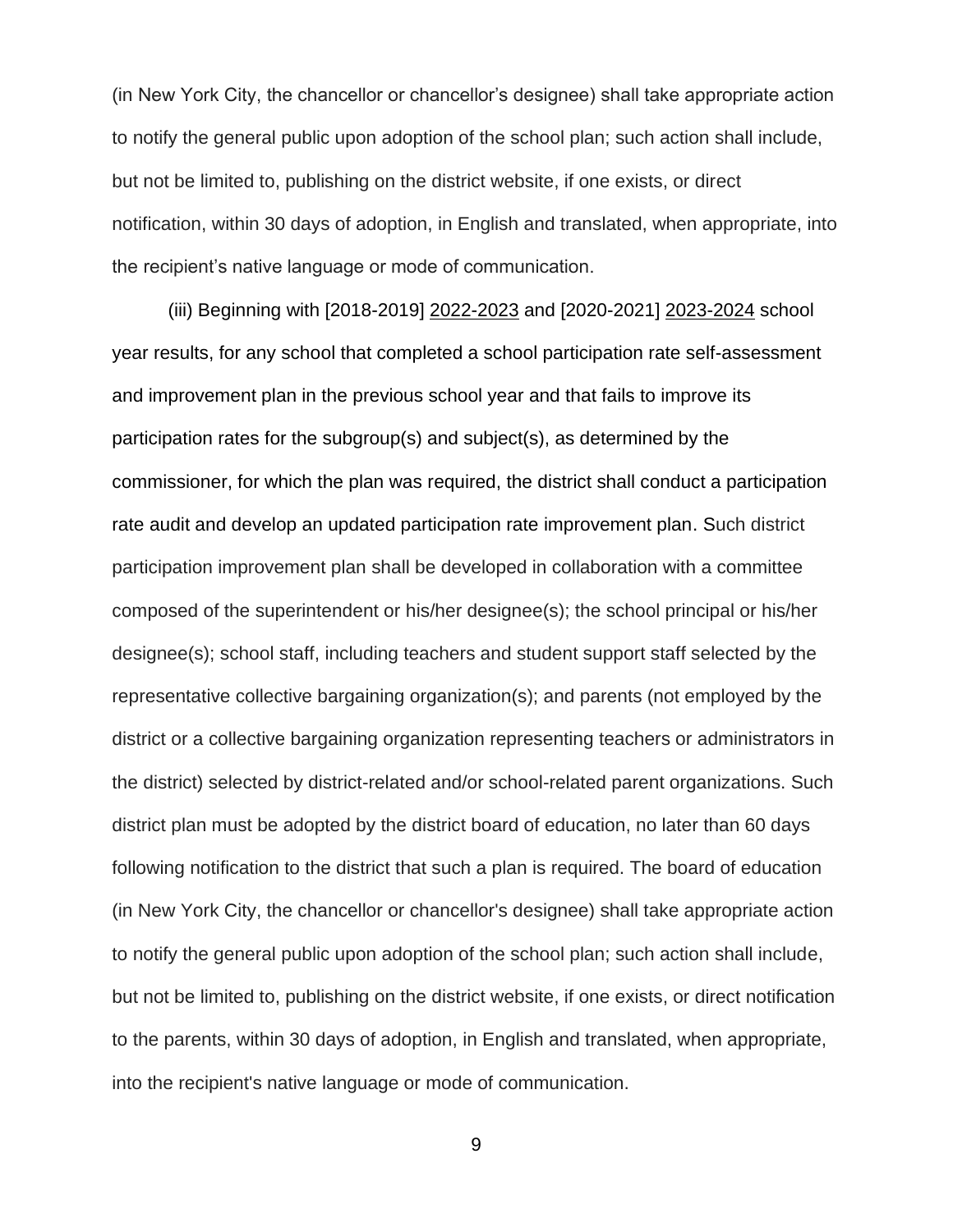(iv) Beginning with [2020-2021] 2023-2024 and [2021-2022] 2024-2025 school year results, for any school for which a district audit and district participation rate improvement plan was completed in the previous school year and that fails to improve its participation rates for the subgroup(s) and subject(s), as determined by the commissioner, for which the plan was required, the district must partner with a Board of Cooperative Educational Services (BOCES) or other technical assistance center to conduct a participation rate audit and develop an updated participation rate plan. Such participation rate improvement plan shall be developed in collaboration with a committee composed of BOCES staff, the superintendent or his/her designee(s); the school principal or his/her designee(s); school staff, including teachers and student support staff, no more than 50 percent of whom shall be selected by the representative collective bargaining organization(s); and parents (not employed by the district or a collective bargaining organization representing teachers or administrators in the district) selected by district-related and/or school-related parent organizations. Such plan must be adopted by the district board of education no later than 60 days following notification to the district that such a plan is required. The board of education (in New York City, the chancellor or chancellor's designee) shall take appropriate action to notify the general public upon adoption of the school plan; such action shall include, but not be limited to, publishing on the district website, if one exists, or direct notification to the parents, within 30 days of adoption, in English and translated, when appropriate, into the recipient's native language or mode of communication.

(v) Beginning with [2021-2022] 2024-2025 and [2022-2023] 2025-2026 school year results, for any school for which an audit and participation rate improvement plan was completed pursuant to subparagraph (iv) of this paragraph in the previous school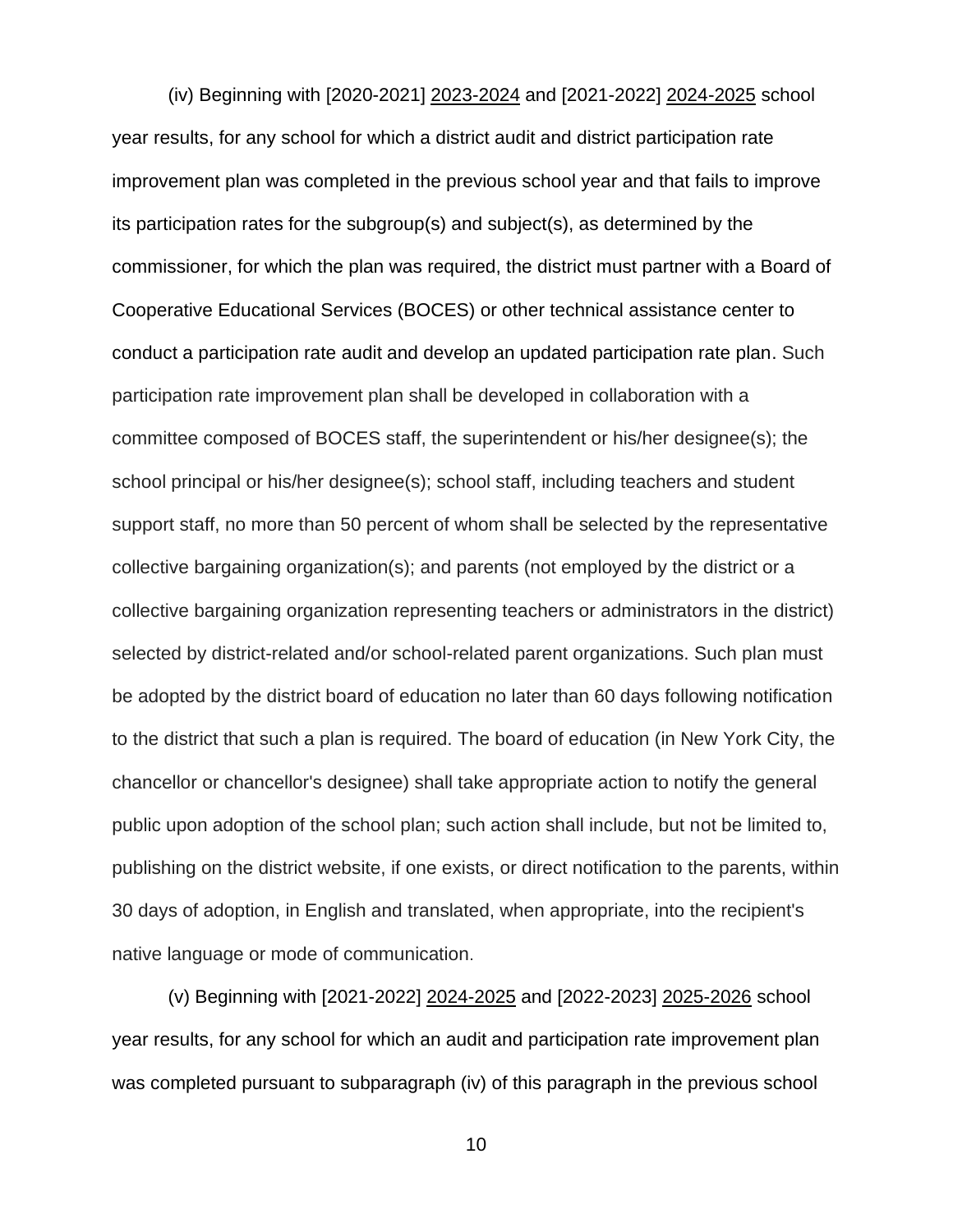year and that fails to improve its participation rates for the subgroup(s) and subject(s), as determined by the commissioner, for which the plan was required, the department shall conduct an audit of the participation rate and the school may be required by the commissioner to address recommendations contained in the participation rate audit.

(vi) Beginning with [2017-2018] 2021-2022 and [2018-2019] 2022-2023 school year results, for any public elementary/middle or high school that is required to develop a participation rate improvement plan and is among the lowest 10 percent of schools within the State for participation rate as determined by the commissioner, the district must submit such plan for approval by the commissioner no later than 60 days following notification to the district that such plan is required.